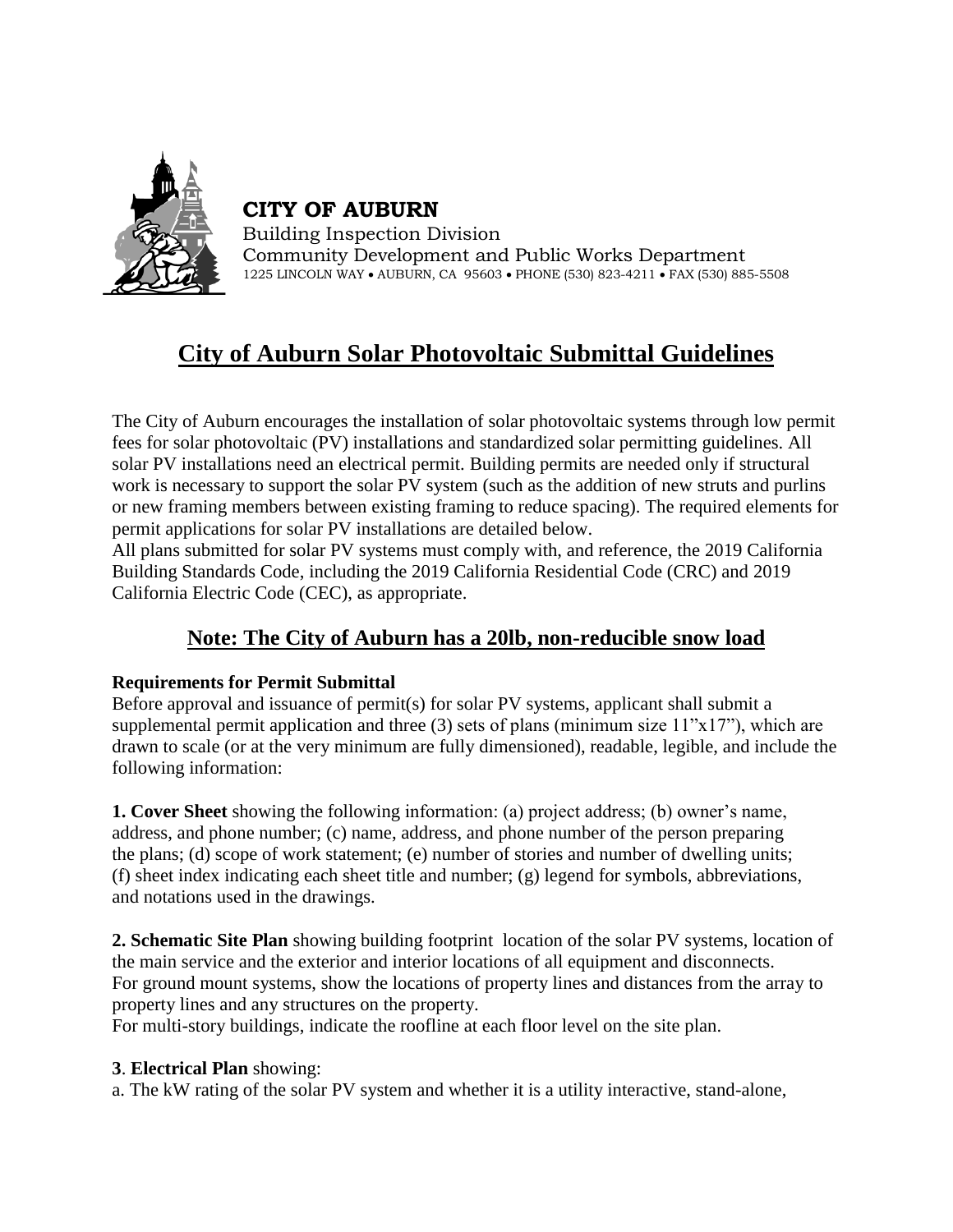or ground mount system;

b. Complete electrical calculations for the proposed solar PV system or load calculations for the entire structure if the main breaker is de-rated;

c. Single line diagram of the electrical installation which includes the solar PV panel layout, PV power source short circuit current rating, conductor size and type, conduit size and type, location and lengths of runs, wiring methods, inverter location, disconnect locations, battery locations (if applicable), point of connection to the existing electrical system (with the existing service and disconnect size and the number of meters) and any existing PV systems (if applicable);

d. Site specific signage information required for the solar PV installation suitable for the environment.

# **4. Roof Plan** including:

a. Description of size, spacing, span and direction of existing rafters, ceiling joists, and framing support members. **Note**: If the roof framing exceeds the allowable spacing or span limits, provide stamped and signed engineered plans and calculations justifying the adequacy of the existing roof framing, OR provide stamped and signed engineered plans and calculations for framing modifications necessary to accommodate the solar panel installation, OR provide roof framing plan and details for modifications to meet conventional framing requirements of 2016 CRC.

Allow 5 working days for review of framing plans with calculations;

b. Include location of load bearing walls on the framing cross-section;

c. Section or detail showing that the solar PV panels are flush mounted

**Note**: Panels that are not flush mounted (10" or less) require a licensed engineer to provide structural design calculations and details for wind uplift and all connections.

Allow 5 working days for review of plans with structural calculations;

d. Attachment details showing the type, diameter, and length of embedment of bolts and their spacing; the number of bolts per solar PV panel (or alternatively, the square footage of panel per bolt).

e. Show roof area (in sqft) and percentage of roof area covered by the solar array.

**5. Manufacturer's Specification Sheets** with make, model, listing, size, and weight for all components including, but not limited to, inverters, panels, racks, and combiner boxes. Provide two (2) complete copies of the Solar Panel Installation Manual as well as the specifications for the grounding method to be used. Grounding method used must comply with installation manual requirements.

## **6. Fire Safety Requirements** as shown on plans must include:

a. Notes indicating **markings** on interior and exterior DC conduit, enclosures, raceways, i. Material: Reflective, weather resistant and suitable for the environment. All letters capitalized with a minimum height of 3/8" white on red background. ii. Content: Contain the words "WARNING: PHOTOVOLTAIC POWER SOURCE." iii. Main service disconnect: Marking placed adjacent to main service disconnect in a location clearly visible from the location where the disconnect is operated. iv. Location: Markings at every 10 feet, within 1 foot of turns or bends and within 1 foot above and below penetrations of roof/ceiling assemblies, walls or barriers.